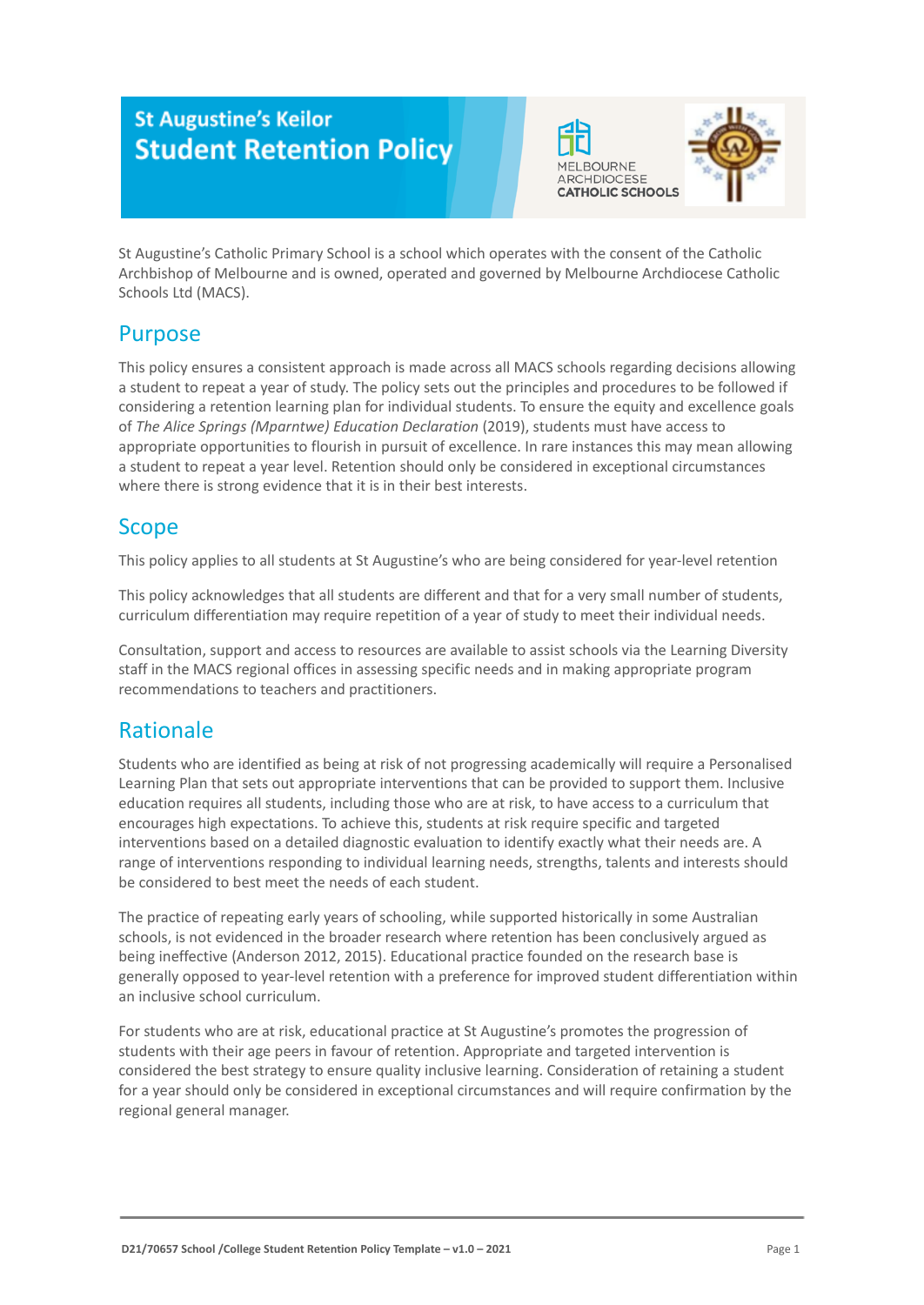# **Definitions**

#### **Exception**

There are some exceptions which allow students to enrol with agreement by the principal. A student who falls within an exception automatically meets the age eligibility requirements to apply to enrol at a MACS school.

#### **Exemption**

A student who does not fall within an exception is required to apply for special consideration. Exemptions from the minimum and maximum age requirements are rare, rather than being considered acceptable practice.

#### **Late entry**

Late entry refers to commencing school one year later than expected, according to chronological age.

#### **Parent**

'Parent' is used as a reference to a parent, guardian or carer.

#### **Year level repetition/retention**

Year level repetition or retention refers to the repeating of the last year of schooling in which a student was enrolled.

## **Principles**

Year-level retention aims to redress concerns that students are unlikely to make successful progress in the next school year due to their low performance (Rathmann et al. 2020). Retention usually means a change in the learning environment with new classmates who are younger.

Research uniformly concludes that year-level retention is not an effective intervention for supporting students with lower academic achievement or ensuring their socioemotional well-being (Romanes & Hunter 2015). Retention is perceived as a critical event in a student's schooling that may trigger profound emotions and stress and affect student wellbeing. In most research studies, retention has been linked to a decline in motivation and found to be an ineffective intervention for later achievement and success.

In Victoria, compulsory schooling is from 6 to 17 years with primary schools catering for students aged 5–12 years and secondary schools catering for students aged 13–18 years. In certain circumstances, some exceptions or exemptions may be granted to this age restriction. Exceptions include the enrolment of students aged 19–20 years where they are completing an approved course of study, e.g. VCE over four years rather than two years to accommodate a disability.

Exceptions also include 18-year-old students changing schools in Year 12 to accommodate subject selection options or family relocation. See the MACS Retention Guidelines for the full range of available exceptions.

Exemptions may be granted in exceptional circumstances to individual students following application via the principal to the regional general manager.

Students aged 13 years and over must be enrolled in a secondary school. A student can only repeat one year level, e.g. a student that repeats a four-year-old kindergarten year will be deemed to have already been retained. Maximum age requirements will also need to be considered, e.g. a student aged 13 years and over must be enrolled in a secondary school.

The St Augustine's Student Retention Policy is underpinned by the *Disability Discrimination Act 1992* (Cth) and the associated [Disability Standards for](https://www.education.gov.au/disability-standards-education-2005) Education 2005 (Cth).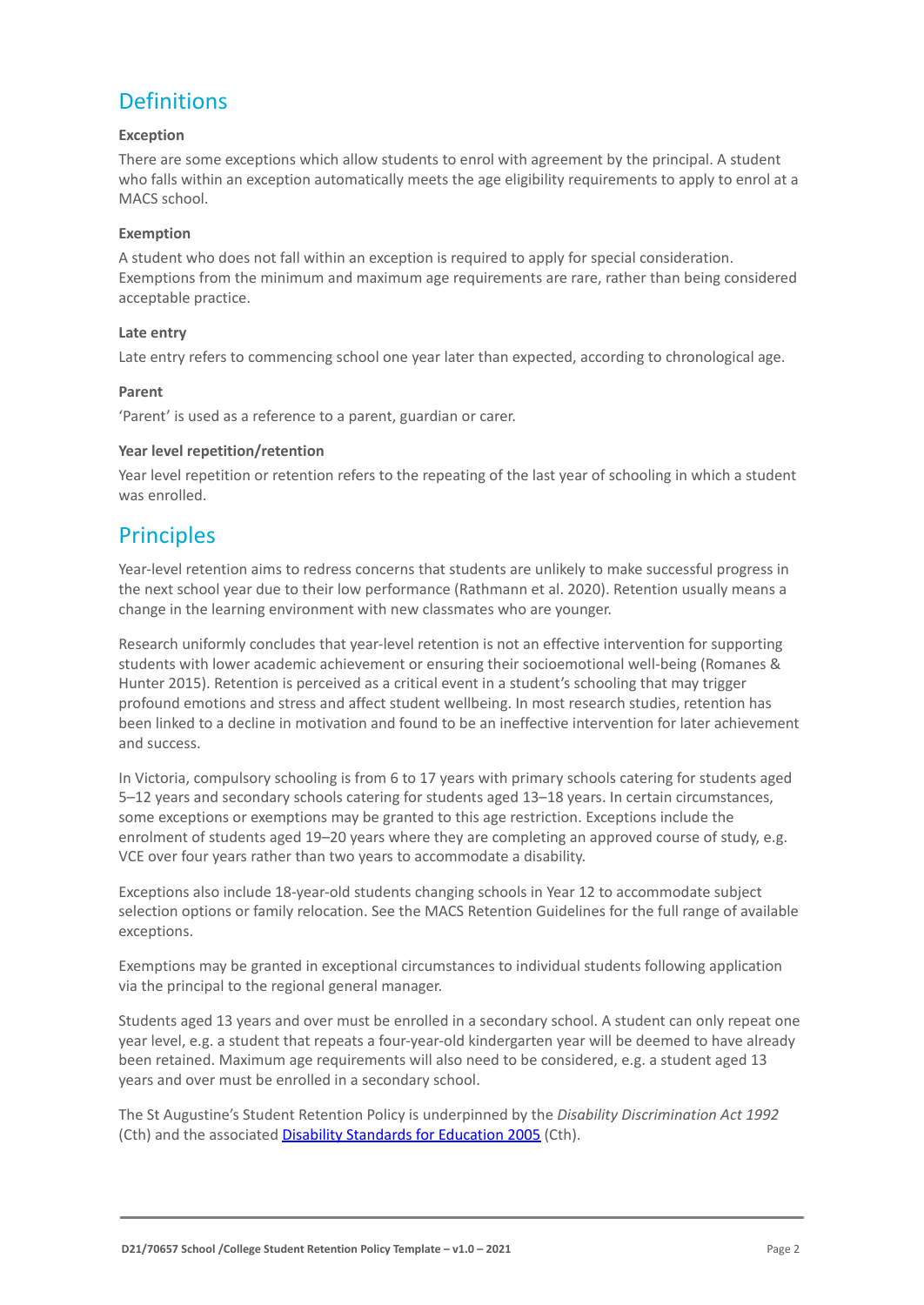# **Procedures**

The St Augustine's Student Retention Policy supports the Catholic faith by celebrating each student's uniqueness and embracing all students as respected and valued members of the learning community. The policy acknowledges that local pastoral discretion at the school level is an important element of decision-making in regard to student retention.

### **1. Establishment of review committee**

- 1.1 St Augustine's has established a committee to review all applications for year-level retention.
- 1.2 The committee consists of the Leadership Team
- 1.3 Detailed minutes of all meetings should be kept ensuring transparency of process.

### **2. Review of issues underpinning the request**

- 2.1 A detailed review of the issues surrounding the request for retention must be undertaken by St Augustine's
- 2.2 Evidence is to be provided of the student's ability and diverse learning needs in one or more curriculum areas.
- 2.3 Additional formal assessments are to be sought if appropriate.
- 2.4 For late entry, students must meet the Victorian Registration and Qualifications Authority [Guidelines to the Minimum Standards and Requirements for School Registration](https://www.vrqa.vic.gov.au/Documents/schoolstandards.docx).

### **3. School decision-making**

- 3.1 Parents/guardians/carers should be considered as partners during the process.
- 3.2 Where appropriate, the student themselves should be involved in the decision-making process.
- 3.3 Consideration must be given to any social or emotional effects and cultural needs that may transpire as an outcome of the decision.
- 3.4 The principal, having considered fully the views of all stakeholders and in the best interests of the student and school community, will make a recommendation for retention to the regional general manager where this is considered in the best interests of the student.
- 3.5 All applications must be made via the *Application for Repeating a Year Level* and endorsed and lodged by the principal in partnership with the family.

### **4. Regional office decision-making**

- 4.1 A committee will be formed, chaired by the regional general manager or delegate, to review all minimum age exemption, maximum age exemption and retention applications.
- 4.2 Each committee must encompass expertise required to make an informed decision, e.g. a psychologist, Learning Diversity consultant, Wellbeing consultant and regional leadership consultant/regional general manager as core members.
- 4.3 Additional members should be involved to consider applications on cultural grounds, e.g. learning consultants – new arrivals/refugees, or education officers – Aboriginal and Torres Strait Islanders, as applicable.
- 4.4 A rationale for the final decision must be provided on the Application for Repeating a Year Level submitted by the principal and the outcome will be returned to the school by the regional general manager.

### **5. Confirming decisions**

- 5.1 Parents/guardians/carers will be advised formally of the decision by the principal, through completion of the Application for Repeating a Year Level*.*
- 5.2 Parents/guardians/carers are required to sign a consent form to confirm the proposed year level retention where this is the final outcome.